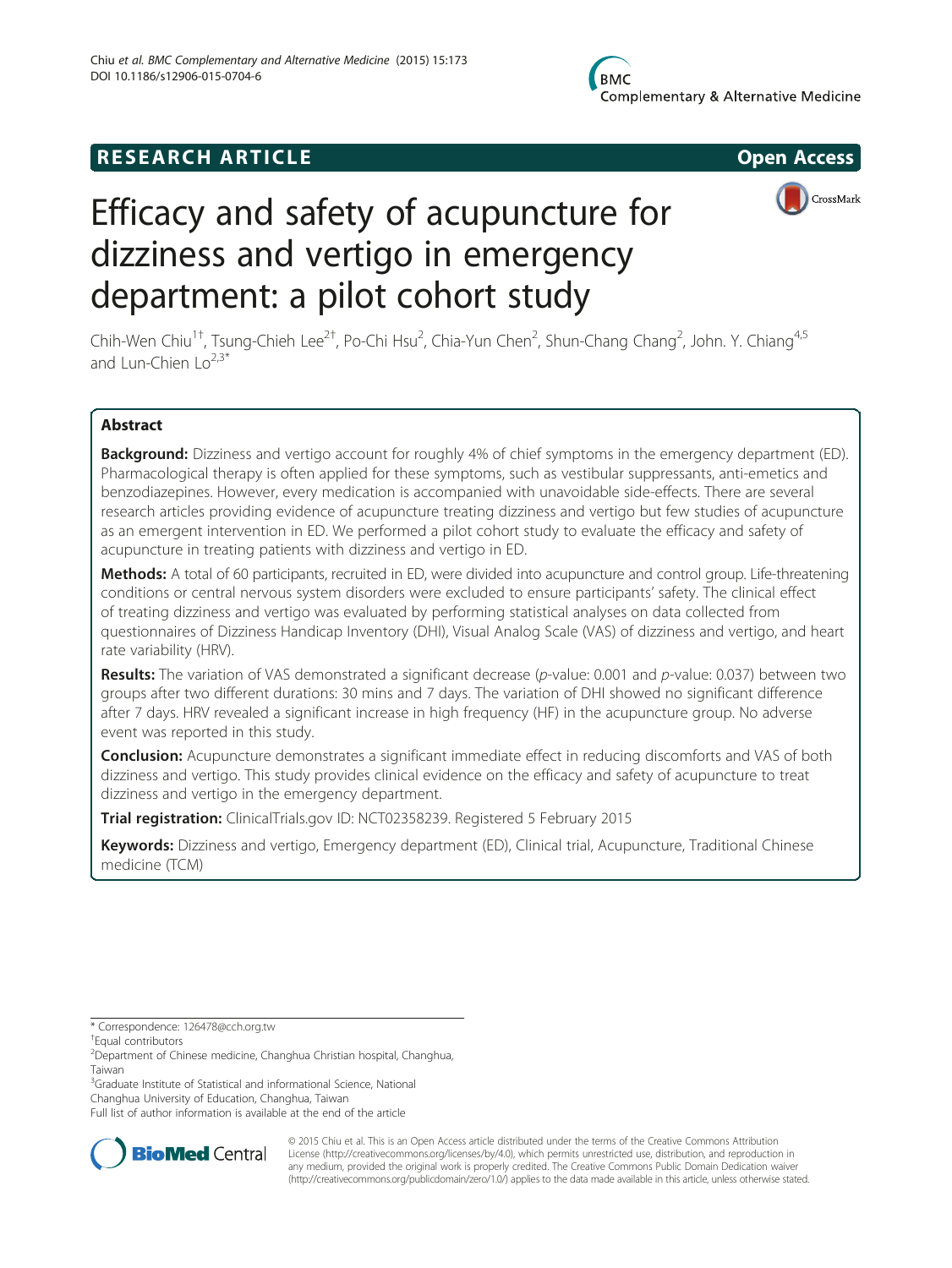#### Background

Dizziness and vertigo are one of the most challenging problems in the emergency department (ED), and roughly 4% of chief symptoms were reported [[1, 2\]](#page-6-0). Dizziness and vertigo are commonly encountered diseases, which may be caused by many problems. Dizziness and vertigo can be triggered by peripheral vestibular disorders, central nervous system disorders, or combined lesions, as well as other conditions [\[3](#page-6-0)]. Some of these problems are not serious while others can be life-threatening, thus the first goal of clinicians hinges on identifying patients who need inpatient management or emergent intervention [[4](#page-6-0)]. As a consequence, patients with dizziness undergo more diagnostic tests and have greater lengths of stay (LOS) than those without dizziness [[5\]](#page-6-0).

If there was no critical problem but the patient still suffered dizziness and vertigo, a physician would prescribe the medicine for symptoms relief and supportive care in ED. The treatment for dizziness and vertigo consists of only pharmacological therapy, such as vestibular suppressants, anti-emetics, and benzodiazepines in conventional medicine [[6\]](#page-6-0). However, these medications are often accompanied with unavoidable side-effects and complementary therapies or medicines are always expected. Acupuncture has been used for relief of acute illness, such as pain, dizziness and vertigo in traditional Chinese medicine (TCM) over a thousand years. [\[7, 8](#page-6-0)] However, there has been relatively few research studies revealed acupuncture stimulation may induce an immediate effect to treat dizziness and vertigo [\[8, 9\]](#page-6-0).

To the best of our knowledge, no study surveyed covered both conventional medicine and acupuncture to treat dizziness and vertigo in the emergency department (ED). The aim of our study focused on evaluating the efficacy and safety of acupuncture in patients with dizziness and vertigo in the emergency department (ED).

#### Methods

#### Ethics approval

A clinical pilot cohort study was conducted. The protocol identification number at [http://www.clinicaltrials.gov](http://www.clinicaltrials.gov/) was [NCT02358239](http://www.clinicaltrials.gov/NCT02358239). All candidates received a standardized interview process. Participants were introduced of the purpose, procedures, potential risks and benefits of the study first, and signed the informed consent form. The trial was conducted from February to December, 2013. The protocol of the trial was approved by the Institutional Review Board of the Changhua Christian hospital, Changhua, Taiwan (IRB ref: 120403).

#### Study subjects

Patients were recruited in the emergency department (ED) at Changhua Christian Hospital, Taiwan. All candidates went through a standardized interview process. The purpose, procedures, potential risks and benefits of the study were explained thoroughly to the participants. Participants were able to choose the experiment group or the control group to enroll study according to their willingness, and were able to withdraw from the study at any time without consequence.

#### Inclusion criteria

Participants meeting the following criteria would be included:

- 1. Age 20 to 90 years, either gender.
- 2. Visit and stay in emergency department.
- 3. Consult otolaryngologist and neurologist to rule in dizziness and giddiness, auditory vertigo, vertebrobasilar artery syndrome, and peripheral vestibular disorders—Ménière's disease, benign paroxymal peripheral vertigo, and vestibular neuritis.

#### Exclusion criteria

Participants meeting one or more of the following criteria would be excluded:

- 1. Serious comorbid conditions, e.g., life-threatening condition or central nervous system disorder, including infarction, hemorrhage, and other vascular or structural disorders.
- 2. Patients who cannot communicate reliably with the investigator or who are not likely to obey the instructions of the trial.

#### Sample size

Because there were few relevant previous studies available, we estimated an approximate sample size on the basis of the number of patients with dizziness visiting the emergency department (ED) of Changhua Christian hospital. We planned to enroll a total of 60 participants with 30 in each group to conduct this pilot study.

#### Baseline assessment

#### Short form-36 quality-of-life questionnaire

The Short Form-36 Quality-of-Life Questionnaire (SF-36) is a widely used tool for evaluating a person's health perception in daily life. SF-36 consists of 36 questions, grouped into eight health categories as follows: physical functioning (PF; 10 items); role limitation due to physical problems (RP; 4 items); bodily pain (BP; 2 items); vitality (VT; 4 items); general health perceptions (GH; 5 items); social functioning (SF; 2 items); role limitation due to emotional problems (RE; 4 items); and mental health (MH; 5 items). The standard SF-36 form asks questions with reference to the past 4 weeks [\[10, 11](#page-6-0)].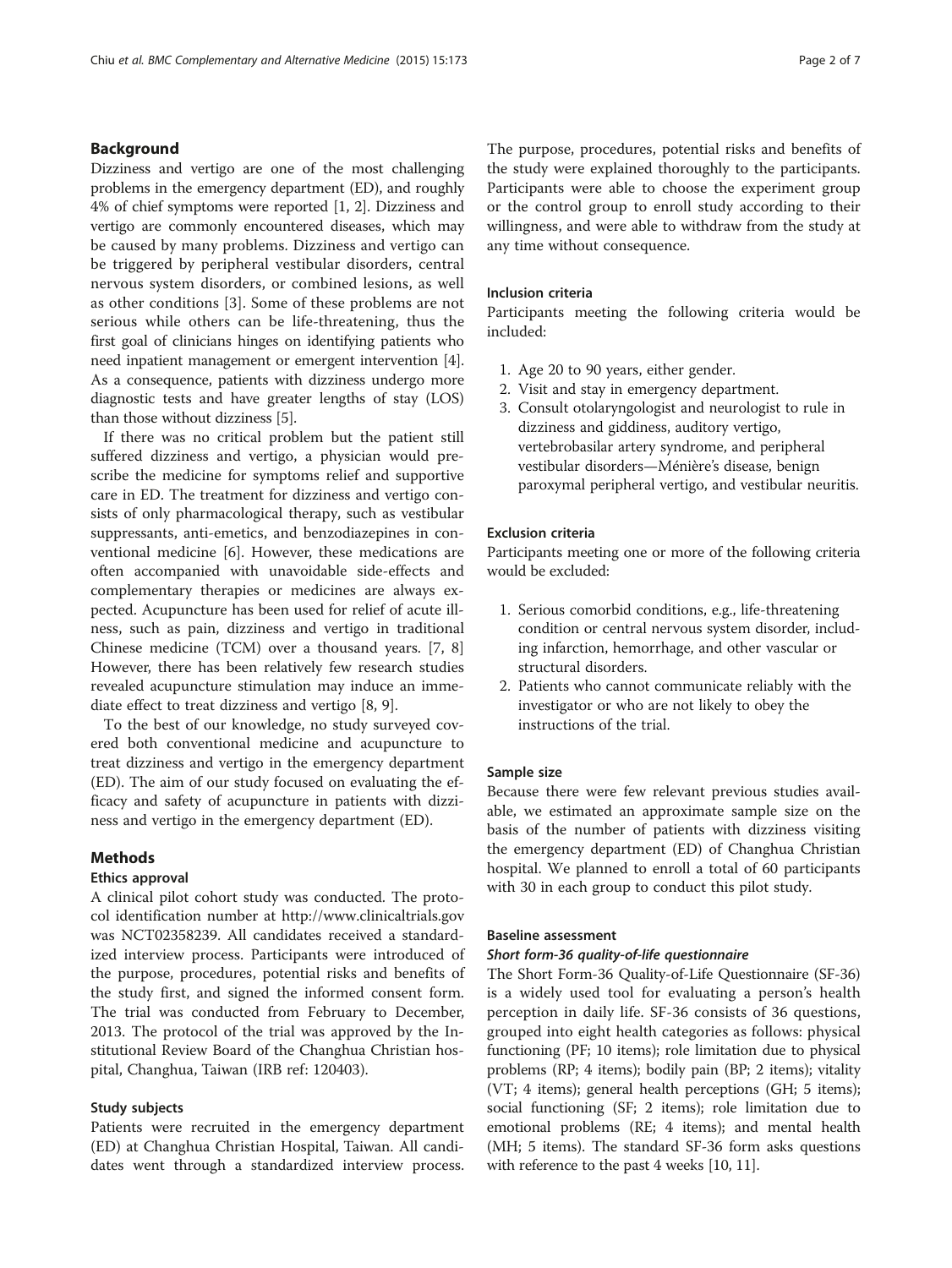#### Interventions

Patients meeting the inclusion criteria and none of the exclusion criteria were selected to control and experiment groups. Experiment group received acupuncture at Zusanli (ST36) and Neiguan (PC6) acupuncture points, ref. Fig. 1 [\[12](#page-6-0)]. Single-use, sterile, 40 mm  $\times$  0.25 mm, silver-handled needles (An-Chi disposable acupuncture needle, made in Taiwan) with guide tubes were used. Needles were inserted at correct acupoints and manually stimulated until the 'De Qi' sensation was elicited according to TCM protocol [[13\]](#page-6-0). The needles stayed in place for 30 min. The control group received sham acupuncture by pasting seed-patches at non-acupoints. The non-acuponits were displaced by 1 cm from correct acupoints of experimental group. The therapist did not perform any massage or press stimulation to prevent acupressure effect.

#### Primary outcome measures

#### Dizziness handicap inventory

The Dizziness Handicap Inventory (DHI) is a validated, self-reported questionnaire, which is widely used to evaluate the functional, emotional, and physical impact of dizziness on patients' daily life. It consists of 25 questions regarding daily problems associated with dizziness, and each question is given in 3-item response scale, yes/sometimes/no, with the corresponding scored as 4/2/0 [[14\]](#page-6-0).

#### Visual Analog Scale (VAS) of dizziness and vertigo

The Visual Analog Scale (VAS), with proved usefulness and clinical validity for the evaluation of pain, is used as a measure of dizziness symptoms [\[15](#page-6-0)]. Advantages of VAS for the assessment of dizziness and vertigo include user-friendliness, rapidity, and adaptability to different cultures and languages [\[16\]](#page-6-0).



#### Heart rate variability

Autonomic nervous dysfunction plays a role as a predisposing factor, a trigger or as a consequence of vertigo [[17\]](#page-6-0). Recording the heart rate variability (HRV) is an easy, non-invasive method to investigate autonomic balance [\[18, 19\]](#page-6-0). In this work, a new ANSWatch wrist monitor (Taiwan Scientific Corporation, Taipei, Taiwan; Taiwan Department of Health medical device product registration number 001525), equipped with multiple piezo-electrical sensors enclosed in the cuff to directly measure the blood pressure waveforms in the radial artery, is used. Each ANSWatch test takes about 7 min and the parameters measured including heart rate variability (HRV), high frequency (HF), low frequency (LF), very low frequency (VLF), sympatho-parasympathetic balance index (LF/HF), total power, root mean square of successive differences (RMSSD), and the proportion of NN50 divided by total number of NNs (PNN50).

## Secondary outcome measures

#### Safety and length of stay

Participants should report any adverse events experienced, including discomfort or bruising at the sites of needle insertion, nausea, or feeling faint after treatment. Information regarding patient demographics, associated past history, trauma history, complications, and length of stay in ED were collected.

#### Data analysis

First, the acupuncture group and control group were analyzed for comparability according to the baseline characteristics, including age, gender, smoking history, hypertension history, and SF-36. Student's  $t$  test, Pearson's Chi-square test or Fisher's exact test were used to assess categorical variables. Descriptive analysis and statistical hypothesis testing were conducted with the SPSS software (SPSS 18.0).

#### Result

Participant recruitment: All study participants, from emergency department (ED), were evaluated to exclude emergent condition and central nervous system disorder, such as infarction, hemorrhage, and aneurysm. Sixty participants (21–89 years old, 20 men and 40 women) were recruited into the study and divided into acupuncture group ( $n = 37$ ) and control group ( $n = 23$ ). In the present study, the statistical power (assuming  $\alpha = 0.05$ ) reached 96.4% for the variation of VAS between experimental and control groups after 30 min treatment.

The VAS and DHI were conducted to evaluate efficacy maintenance effect by phone interview after treatment over 1 week, ref. Fig. [2](#page-3-0). There were 4 and 1 participants lost to follow-up in the acupuncture and control groups,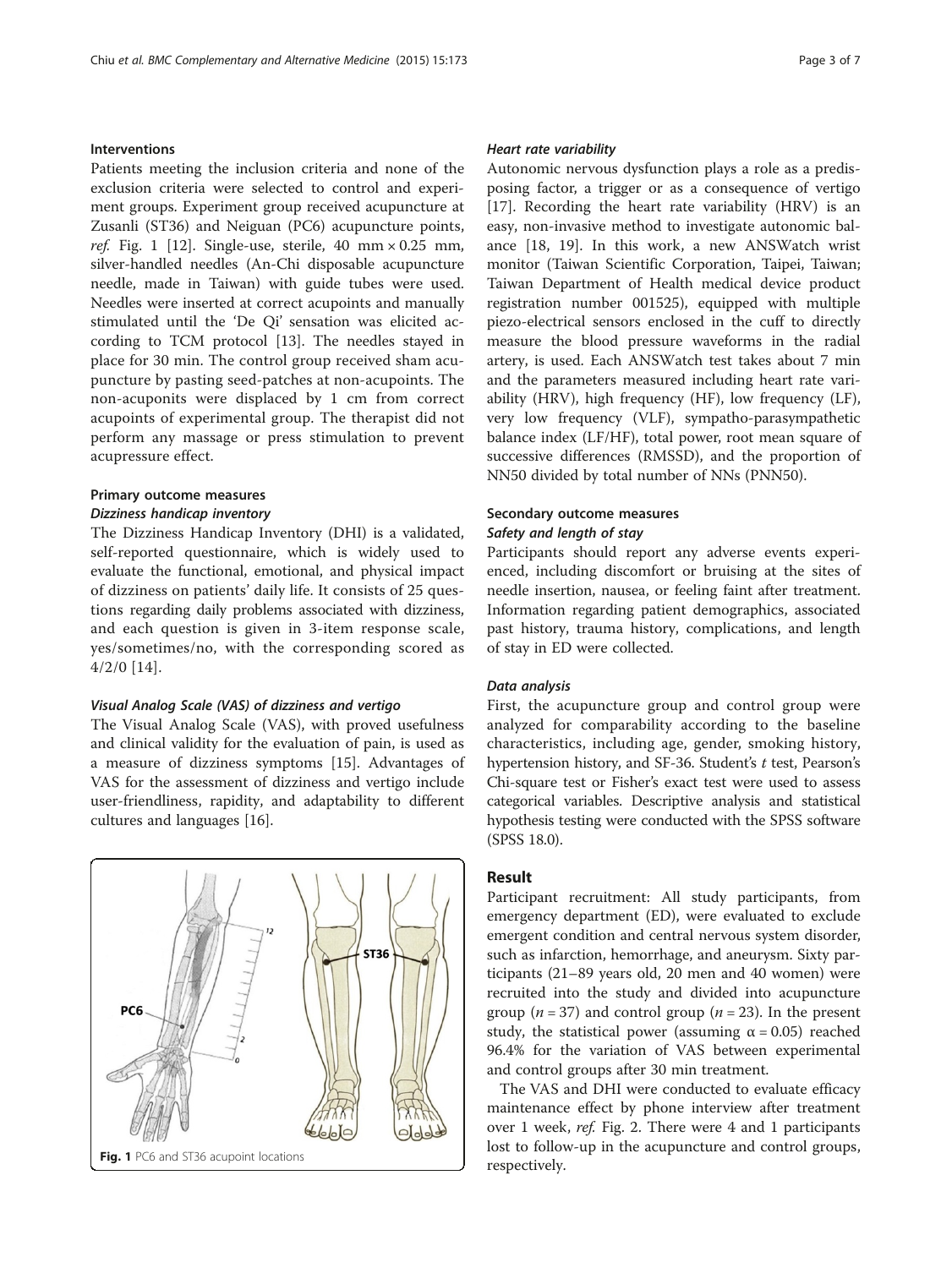<span id="page-3-0"></span>

Baseline characteristics: Table [1](#page-4-0) showed baseline participants characteristics, including age, gender, smoking history, hypertension history, body mass index, blood pressure and SF-36. There was no significant difference between two groups in baseline assessment.

VAS of dizziness and vertigo and DHI assessment: Table [2](#page-4-0) showed significant variation in pre-treatment and post-treatment VAS scores between control and acupuncture groups. The variation of VAS showed a significant difference ( $p = 0.001$  and  $p = 0.037$ ) between two groups after both 30 mins and 7 days. However, the variation of DHI showed no significant difference after 7 days.

Heart rate variability (HRV): Table [3](#page-5-0) showed the parameters of HRV between pre-treat and post-treat in acupuncture group and control group. In acupuncture group, a significant difference  $(p = 0.03)$  was observed in HF, while HRV, HF%, LF%, LF/HF, VLF, LF RMSSD, PNN50 showed no significant change. The variation of HRV between two groups showed no significant difference, ref. Table [4.](#page-5-0)

Safety and length of stay: No side effects were reported in this study. There was no bleeding, nausea, vomiting or other discomforts reported. The length of stay showed no significant difference (acupuncture group versus control group:  $0.93 \pm 0.87$  days versus  $0.87 \pm 1.09$  days).

#### **Discussion**

Our study was designed to demonstrate that patients with dizziness and vertigo in ED can benefit from the

application of acupuncture. Dizziness and vertigo were caused by an asymmetric involvement in the basal activity of the central and peripheral vestibular pathways. The causes of dizziness and vertigo are most likely to be benign positional vertigo, acute vestibular neuritis, and Ménière's disease; however, vascular incidents and neurological causes must be kept in mind [\[20](#page-6-0)]. All participants were visited by otolaryngologist and neurologist to rule out vascular incidents and neurological causes to ensure participants' safety in this study.

Acupuncture has been used for patients with Ménière's disease and for relief of vertigo [[21](#page-6-0)]. Neiguan (PC6) acupressure is useful in reducing dizziness and vertigo symptoms in patients affected by spontaneous and provoked vertigo [\[22](#page-6-0)]. One protocol was reported for chronic dizziness and assessment for 8 weeks, however, the trial was still undergoing and no concluding results reached yet [\[23](#page-6-0)]. Another study applied Baihui (GV20) and 4 spirit acupoints to improve balance function in stroke patients [\[8](#page-6-0)]. PC6 and ST36, the most frequently used acupoints in treating dizziness and vertigo, were regrettably not included in the test. The point PC6 (Nei-Guan) is one of the main points in pericardium meridian, and it is often stimulated for treating nausea, vomiting, and motion sickness. Another point ST36 (Zu-San-Li) is in stomach meridian, and it's specific for the treatment of abdominal/epigastric pain, nausea, vomiting, hiccups, diarrhea, etc. Our study applied acupuncture on PC6 and ST36 and the results revealed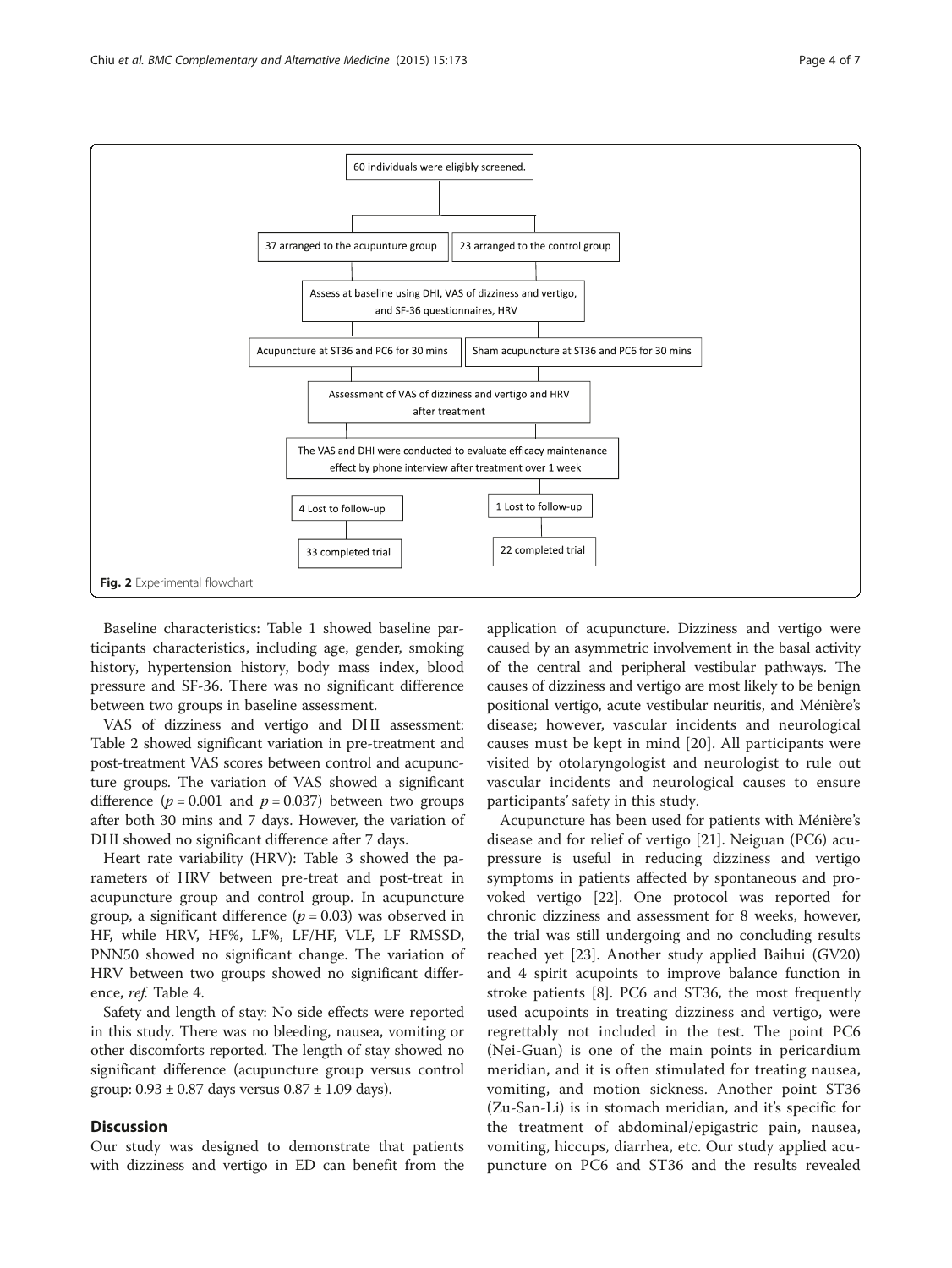| Characteristics             | Control group ( $n = 23$ ) | Acupuncture ( $n = 37$ ) | $p$ -value |
|-----------------------------|----------------------------|--------------------------|------------|
| Age                         |                            |                          |            |
| Age < 65y/o, No.(%)         | 10(43.5%)                  | 24(64.9%)                | 0.10       |
| Age≧65y/o, No.(%)           | 13(56.5%)                  | 13(35.1%)                |            |
| Women, No.(%)               | 16(69.6)                   | 24(64.9)                 | 0.71       |
| Smoking history, No.(%)     | 4(17.4)                    | 8(21.6)                  | 0.69       |
| HTN history, No.(%)         | 10(43.5)                   | 16(43.2)                 | 0.99       |
| BMI                         | 23.58(4.41)                | 24.21(5.89)              | 0.69       |
| systolic pressure, mean(SD) | 121.3(32.16)               | 129.27(20.87)            | 0.25       |
| diatolic pressure, mean(SD) | 72.13(17.40)               | 75.7(7.7)                | 0.28       |
| SF36                        |                            |                          |            |
| PF, mean(SD)                | 70.65(31.38)               | 77.70(25.24)             | 0.34       |
| RP, mean(SD)                | 46.74(49.03)               | 50.03(46.16)             | 0.68       |
| BP, mean(SD)                | 54.74(26.29)               | 62.97(28.21)             | 0.31       |
| GH, mean(SD)                | 41.52(21.05)               | 42.27(23.94)             | 0.89       |
| VT, mean(SD)                | 53.26(19.16)               | 50.27(23.15)             | 0.61       |
| SF, mean(SD)                | 73.37(22.39)               | 76.01(22.32)             | 0.66       |
| RE, mean(SD)                | 63.77(48.11)               | 57.66(47.56)             | 0.63       |
| MH, mean(SD)                | 54.43(16.30)               | 56.00(20.95)             | 0.76       |

<span id="page-4-0"></span>Table 1 Baseline participant characteristics

p-value by independent t Test or Chi-quire test if needed. Phycial functioning (PF) Role limitation due to physical problems (RP), bodily pain (BP), general health (GH), and vitality (VT). Social functioning(SF) role limitation due to emotional problems(RE), and mental health (MH)

immediate effect in reducing discomforts and VAS of both dizziness and vertigo significantly after 30 mins.

HRV measures the balance of autonomic nervous system which reflects physiological, hormonal, and emotional balance within our body [\[24\]](#page-6-0). Autonomic nervous system includes sympathetic and parasympathetic nervous system. Thus, HRV measures the balance of the activity of the sympathetic and parasympathetic nervous

system. Changes in the HRV patterns provide a sensitive indicator of health impairments [\[25](#page-6-0)]. One study revealed autonomic nervous dysfunction relating to vertigo in Ménière's disease as a predisposing factor [\[17](#page-6-0)]. Our study applied acupuncture to relieve dizziness and vertigo, and the corresponding changes in HRV were measured. The study showed HF increased significantly in acupuncture group. These results were inconsistent with the earlier

| Table 2 VAS of dizziness and vertig, DHI before and after acupuncture stimulation at PC6 and ST36 |  |
|---------------------------------------------------------------------------------------------------|--|
|---------------------------------------------------------------------------------------------------|--|

|     |                         | Control group   | Acupuncture     | p-value  |  |
|-----|-------------------------|-----------------|-----------------|----------|--|
|     |                         | $(n = 23)$      | $(n=37)$        |          |  |
| VAS |                         |                 |                 |          |  |
|     | pre, mean(SD)           | 5.17(2.08)      | 5.46 (1.91)     | 0.59     |  |
|     | Post (30mins), mean(SD) | 4.83(2.02)      | 4.49 (1.82)     | 0.50     |  |
|     | △VAS-1, mean(SD)        | $-0.35(0.49)$   | $-0.97(0.80)$   | $0.001*$ |  |
|     | Post (7 days), mean(SD) | 3.64(2.46)      | 2.88(1.85)      | 0.20     |  |
|     | △VAS-2, mean(SD)        | $-1.50(1.63)$   | $-2.48(1.70)$   | $0.037*$ |  |
| DHI |                         |                 |                 |          |  |
|     | pre, mean(SD)           | 73.83 (14.21)   | 75.95 (11.11)   | 0.52     |  |
|     | post(7 days), mean(SD)  | 59.82 (17.93)   | 52.55 (19.11)   | 0.16     |  |
|     | △DHI, mean(SD)          | $-15.00(14.18)$ | $-23.45(18.32)$ | 0.073    |  |

P-value by independent t Test. <sup>A</sup>VAS-1 is the variation of VAS after 30mins; <sup>A</sup>VAS-2 is the variation of VAS after 7 days. ADHI is the variation of DHI after 7 days  $*$ p < 0.05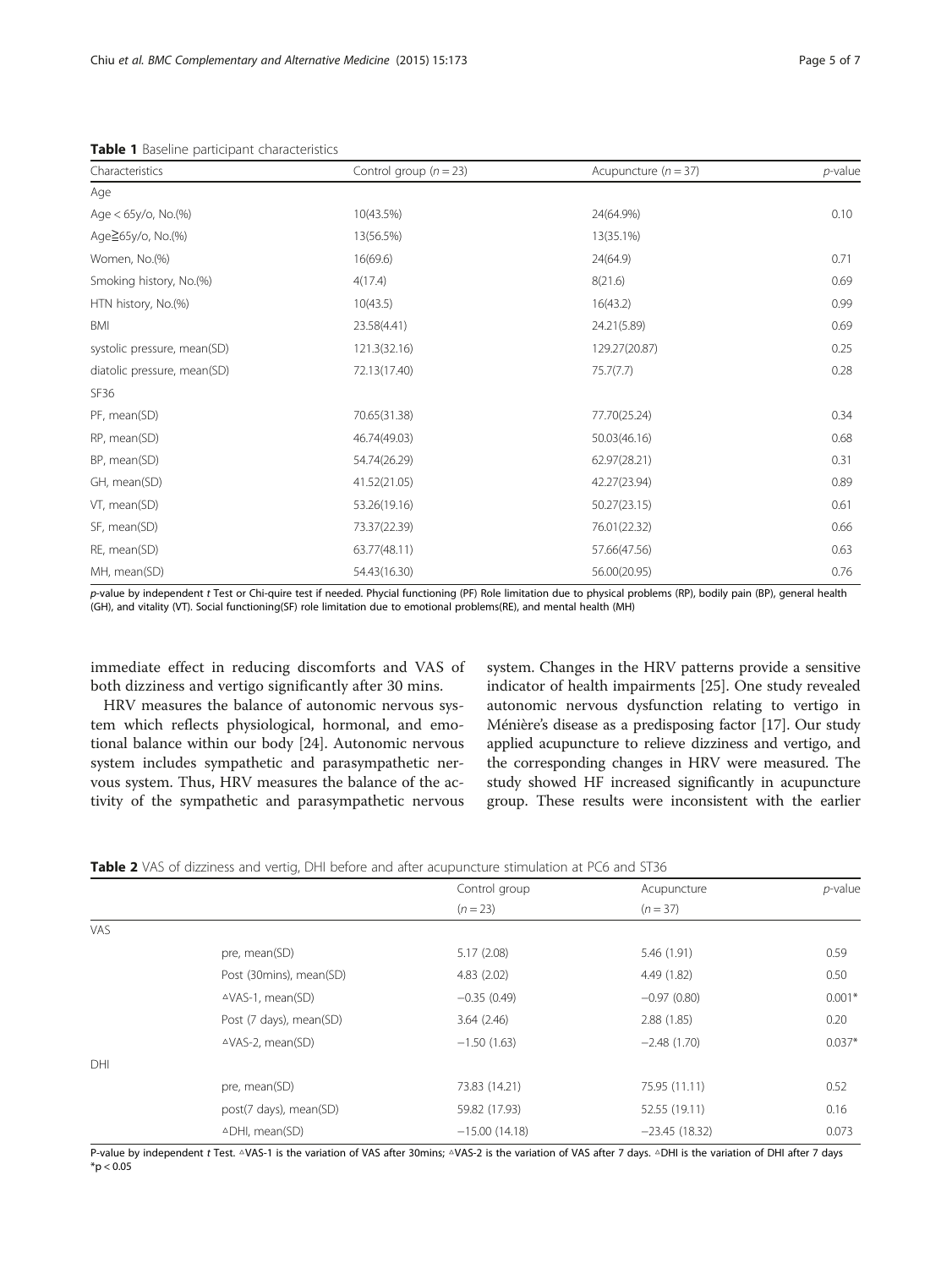|                 | Control group  |                | <i>p</i> -value | Acupuncture     |                | <i>p</i> -value |
|-----------------|----------------|----------------|-----------------|-----------------|----------------|-----------------|
|                 | $(n = 23)$     |                |                 | $(n = 37)$      |                |                 |
|                 | $pre(n = 23)$  | post $(n=22)$  |                 | $pre(n=37)$     | post $(n=33)$  |                 |
| HRV(SD)         | 52.4(46.4)     | 60.9(32.8)     | 0.62            | 74.4(68.2)      | 85.8(82.2)     | 0.39            |
| $HF\%(SD)$      | 52.6(16.4)     | 52.4(17.9)     | 0.66            | 47.5(18.5)      | 47.6(19.8)     | 0.90            |
| LF%(SD)         | 47.2(16.4)     | 47.6(17.9)     | 0.66            | 52.5(18.5)      | 52.4(19.8)     | 0.90            |
| LF/HF(SD)       | 1.1(0.8)       | 1.3(1.5)       | 0.92            | 1.5(1.3)        | 1.6(1.4)       | 0.81            |
| VLF(SD)         | 3050.5(7699.5) | 3355.1(4110.1) | 0.61            | 4040.4(9305.8)  | 3612.3(4462.0) | 0.74            |
| LF(SD)          | 906.6(1972.5)  | 700.00         | 0.39            | 1596.7(2877.3)  | 1896.0(2579.2) | 0.56            |
| HF(SD)          | 544.2(731.0)   | 721.4(539.4)   | 0.87            | 830.8(769.1)    | 1082.7(1078.7) | $0.03*$         |
| Total Power(SD) | 2813.5(3778.9) | 5055.7(5075.0) | 0.81            | 6839.8(11156.8) | 6713.(7423.0)  | 0.90            |
| RMSSD(SD)       | 47.3(28.9)     | 62.8(25.7)     | 0.60            | 58.7(28.8)      | 59.4(33.3)     | 0.73            |
| PNN50(SD)       | 19.8(22.8)     | 36.7(21.5)     | 0.35            | 32.0(23.8)      | 33.0(25.9)     | 0.69            |

<span id="page-5-0"></span>Table 3 Parameters of Heart rate variability(HRV) after acupuncture stimulation at PC6 and ST36

p-value by paired t test comparing with post-treatment and pre-treatment.  $p < 0.05$ 

heart rate variability(HRV), high frequency (HF), low frequency (LF), very low frequency (VLF), sympatho-parasympathetic balance index (LF/HF), total power, root mean square of successive differences (RMSSD), and the proportion of NN50 divided by total number of NNs (PNN50)

report reviewed which showed significant decrease on HF and LF/HF ratio of HRV when acupuncture was performed on ST36 among healthy subjects and PC6 among both healthy and non-healthy subjects [\[24\]](#page-6-0). This discrepancy might be caused by differences in population selection, dizziness attack stage, and acupoints selection. More researches are required to determine if HRV can serve as an indicator for the therapeutic effect of acupuncture.

However, our study had several limitations. One limitation concerned the fact that patients from emergency department (ED) were recruited. Even though all patients were screened to exclude emergent conditions, yet no further classification regarding the types of dizziness

Table 4 Changes in Heart rate variability (HRV) between control group and acupuncture group

|                       | Control group        | Acupuncture        | p-value |
|-----------------------|----------------------|--------------------|---------|
|                       | $(n = 23)$           | $(n = 37)$         |         |
| △HRV(SD)              | $-13.50(67.52)$      | 11.06 (76.66)      | 0.33    |
| △HF%(SD)              | 5.75 (32.52)         | $-0.29(22.80)$     | 0.49    |
| $\triangle$ LF%(SD)   | $-5.75(32.52)$       | 0.29(22.80)        | 0.49    |
| △LF/HF(SD)            | $-0.04(1.43)$        | 0.05(1.48)         | 0.81    |
| $\triangle$ VLF(SD)   | $-2070.67(11051.15)$ | $-504.88(8951.39)$ | 0.63    |
| $\triangle LF(SD)$    | $-847.82$ (2674.89)  | 166.03 (1568.84)   | 0.14    |
| $\triangle HF(SD)$    | $-78.36(943.47)$     | 229.35 (559.67)    | 0.20    |
| △Total Power(SD)      | $-69.64(6918.93)$    | $-204.29(9259.71)$ | 0.97    |
| △RMSSD(SD)            | 3.73 (30.93)         | 1.06 (17.28)       | 0.73    |
| $\triangle$ PNN50(SD) | 6.82(24.94)          | 0.97(14.05)        | 0.34    |

 $p$ -value by independent  $t$  test comparing with control group and acupuncture group

and vertigo was performed. Another limitation concerned that the pilot study was not randomized and there are different number of participants between two groups. Participants were recruited in a standardized interview process. Participants could choose the experiment group or the control group to enroll study according to their willingness. Thus we found younger people would consider acupuncture as complementary therapy to relieve dizziness and vertigo rather than older people. Considering that acupuncture is a well-known means of medical treatment in the Chinese society, it is difficult to do blinded study about acupuncture. In order to minimize the bias from this, we used seed-patches on non-acupoints as sham acupuncture. The therapist did not performed any massage or press stimulation to prevent acupressure effect. Therefore, bias due to un-blinding approach cannot be ruled out.

A larger sample size would be indispensable to provide well-defined types of dizziness and vertigo for our evidence-based practice in future studies.

#### Conclusion

Acupuncture revealed immediate effect of reducing discomforts and VAS of both dizziness and vertigo significantly after 30 min treatment. The results from this pilot study provided clinical evidence on the efficacy and safety of acupuncture to treat dizziness and vertigo in emergency department. In future work, a larger sample size study are required to provide evidence-based practice.

#### Competing interests

The authors declare that they have no competing interests.